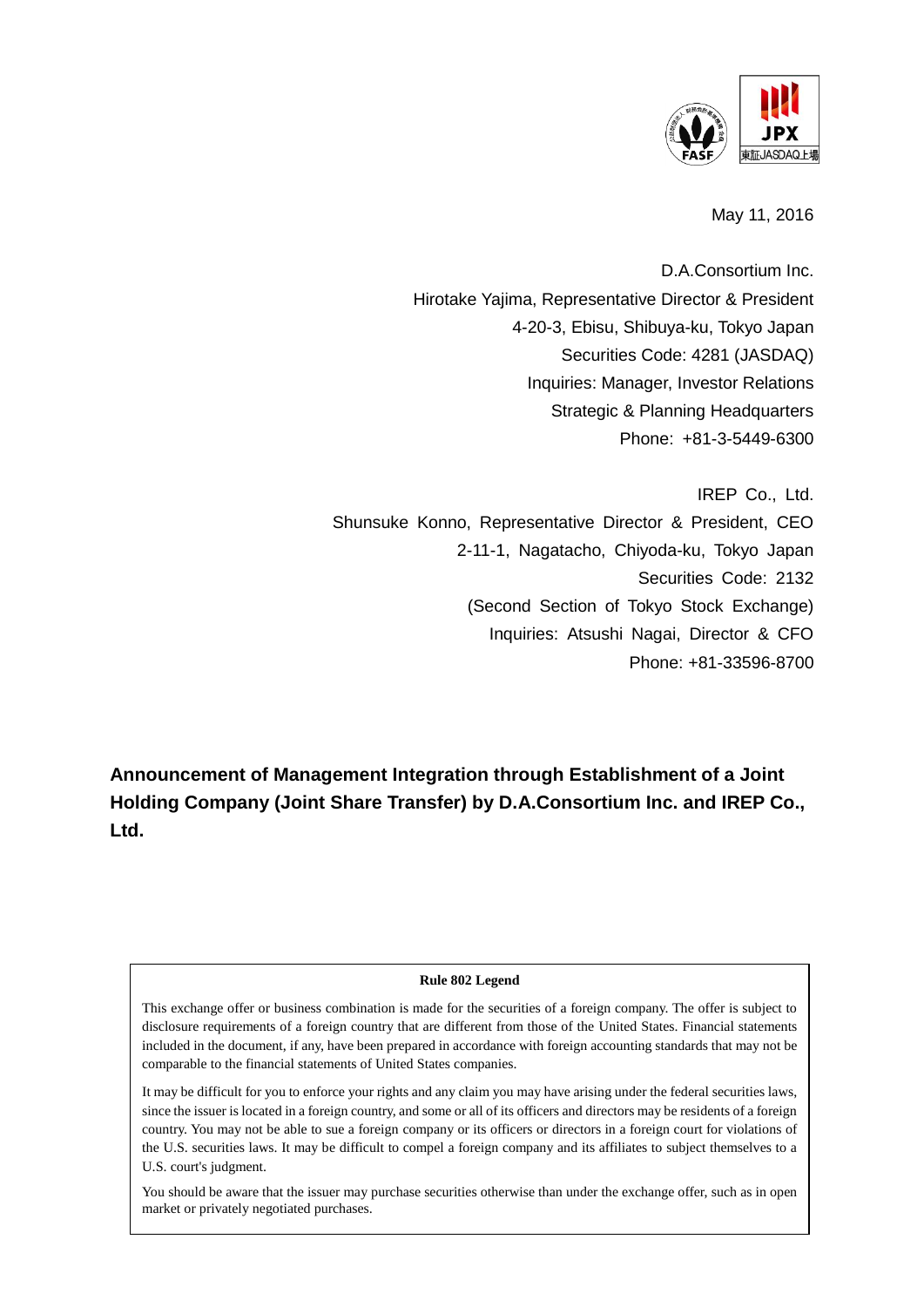D.A.Consortium Inc. (hereinafter referred to as "DAC") and IREP Co., Ltd. (hereinafter referred to as "IREP") agreed on the establishment of joint holding company, D.A.Consortium Holdings Inc., (hereinafter referred to as "Joint Holding Company") effective October 3, 2016 (scheduled date), as wholly owning parent company, subject to approval at the annual shareholders meeting scheduled on June 27, 2016 by DAC and the extraordinary shareholders meeting scheduled on July 7, 2016 by IREP, through a joint share transfer (hereinafter referred to as the "Share Transfer"). Today, the board of directors meetings by DAC and IREP have jointly approved the strategic plan for the Share Transfer. Details are shown as follows:

#### **1. Objective of the Share Transfer**

DAC Group is a corporate group comprising DAC and IREP as principal subsidiaries. DAC Group provides leading services in the domain of internet business such as planning for advertising transactions, advertising services mainly catering to stocking and selling, technologies related to internet advertising, advertising solutions such as creative and consulting, and management services on applications for smartphones. Each group company has been enhancing its specialties and competitiveness and expanding businesses at home and abroad to create the enterprise value.

DAC has been maintaining close and effective relationships with a full range of internet media and advertising companies, including the Hakuhodo DY Group as key clients. In so doing, DAC holds prominent status in the industry catering to sponsors in the arena of both global and national brands. In recent years, DAC has been cooperating with media companies for the development and standardization of innovative advertising formats to revitalize advertising markets, focusing on smart device advertising and media display ad network advertising led by mushrooming markets for animation advertisement, texting services and curation media to materialize the expansion and diversification of businesses. Further, DAC has been stepping up efforts to tap into new markets through providing data management platforms by in-house development to optimize the utilization of effective data for the distribution of advertisements.

In 2002, IREP made a debut billing a search advertising in Japan, formulating businesses in the area of "supporting internet marketing". As a strategy to ensure the edge, IREP embraces the business concept of SEM integrator (specialized SEM agency), differentiating from other agencies by employing a prominent display ad network to establish a management system for lasting growth. In April 2006, IREP engaged in a capital and business alliance with Hakuhodo DY Media Partners to expand marketing into the promising national client market on top of direct marketing. IREP became a consolidated subsidiary in December 2012 through the tender offer by DAC. During the period DAC and IREP cooperated with each other, integrating the management of listing advertisements, headed by the search advertisement of DAC, including the Hakuhodo DY Group, into IREP. Consequently, DAC Group and Hokuhodo DY Group have greatly increased sales of "Performance-based Advertising". Furthermore, thanks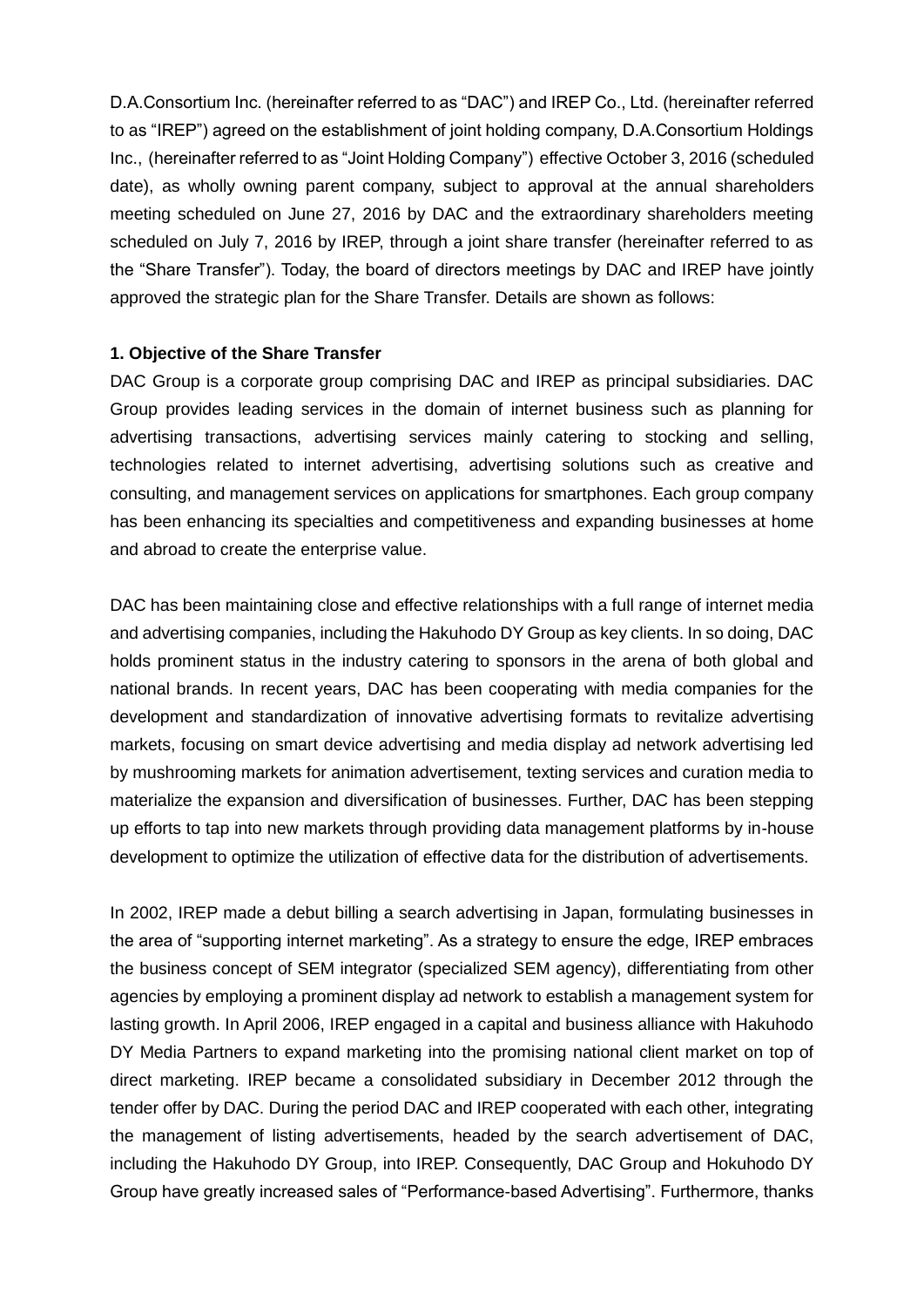to the increasing business of direct marketing, IREP has been able to increase its market share in terms of the volume of listing advertisements on Yahoo! and Google in Japan. On the other hand, recent years have seen the sea change of business environments, highlighting display ad network advertisement and going beyond search advertisement. Also advertisement products on communication media such as Facebook, Twitter, and LINE have been diversified dramatically. Under these backgrounds, it is a pressing mission for digital marketing agencies to pursue prescriptions to bolster the line of products on top search advertisement and serve as a professional group, realizing effective results for a wide range of customers.

The advertisement on the internet has been recording two-digit annual growth. Further, the evolution for digitalization of mass media would ensure the sustainable growth. Today, the global dissemination of smart device and the progress of IoT (Internet of Things) helps create the ground where we come across information and advertisements anywhere 24/7 in our life. Currently, smart-phone applications catering to multiple needs are available and new businesses utilizing AI (artificial intelligence) to optimize the quality services for individuals, have been popping up while global players have been diversifying scope into services in every aspect of our life. Usage and time with smart devices by internet users has been on the rise, creating huge volume of contents and data. Meanwhile, the technology to assess such data to be applied for marketing will increasingly evolve in the future. At the same time, the globalized economy entails global perspectives for marketing activities. On top of that, relevant technologies to meet with current needs will also be utilized for cross-border services. So we might face the situation where the promotion of domestic digital marketing is not a viable solution for survival. As noted above, we assume the market for internet advertisement will be transformed into cross-border competitions due to ongoing technological innovations.

DAC and IREP have been weighing game plans to enhance the enterprise value by effectively utilizing corporate resources to ensure sustainable growth through nimble response to cope with expanding markets involving unprecedented changes in business environments. As a result, we have realized that it would be reasonable to maintain rapport with respective customers, and corporate culture and autonomy to keep competitiveness while integrating existing technologies and new global areas by streamlining overlapped businesses as much as practicable to materialize the management integration to play a role as the leader of the industry. To achieve these objectives, we opted for the business integration by establishing jointly owned holding company rather than the merger to become perfect unitary organization

For successful business integration, it is inevitable for both companies to synchronize relevant strengths to further share group principles to build up the system to quickly deal with the changing business climate and to find out solutions for our challenges. For this reason, we have wound up the plan for the integration through the establishment of joint holding company to carry out the following: 1) reinforcement for the strategic function of the group, 2) efficient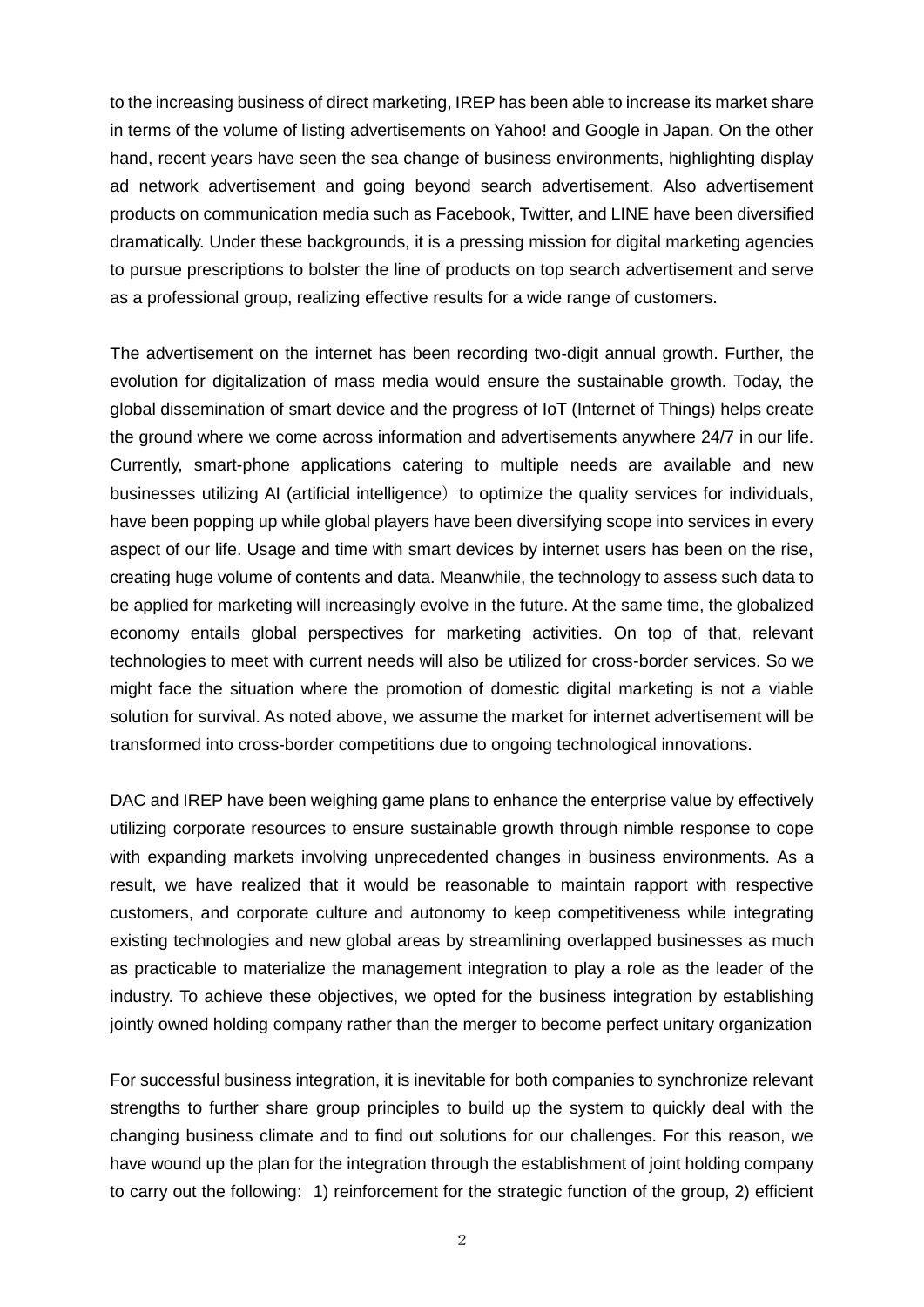employment with management resources of the group, and 3) maximization of the value for stakeholders.

## 1) Reinforcement for the strategic function of the group

We will clarify the business objectives of DAC group and roles of each member company so that we can pursue the optimization of the group, Also, in doing so, we will reinforce the decision making function and group strategy for the planning and operating function. Specifically, Joint Holding Company will specialize in the management of integral business strategy to principally come up with business plans from comprehensive perspective while each operating company promotes respective specialized business through the optimal organizational structure, including effective integration and reorganization to achieve sustainable growth and higher corporate values under collaboration to resolve issues and enhance the growth based on the strategy.

## 2) Efficient employment with management resources of the group

We will aim to enhance business efficiency by way of effective realignment of management resources within the group. In other words, we will boost cost efficiency by integrating corporate functions and administrative divisions into Joint Holding Company and ensure reasonable allocation by funneling management resources into promising areas under group strategy. Joint Holding Company will spearhead areas of R&D, global business, and operation etc. as a common platform of the group so that we can perform rational business management to improve the profitability of the whole group.

# 3) Maximization of the value for stakeholders

Under Joint Holding Company with the consolidated strategic function, DAC and IREP will explore respective specialties. Specifically, while DAC will reinforce the partnership with the media and advertising companies cultivated since the establishment of the company to provide optimal services, IREP will strengthen the agency function to offer a variety services to customers to help solve their challenges for the marketing, and both companies will step up efforts to aim at further growth. Through this strategy, both companies will make contributions to the growth of the whole group, creating the synergy effect as well as frontiers for successful businesses, maximizing the corporate value for all of shareholders, customers, employees, and local communities.

## **2. Outline of the Share Transfer**

## (1) Timeline for the Share Transfer

| Board of directors meeting to resolve the Share | Wednesday, May 11, 2016 |
|-------------------------------------------------|-------------------------|
| Transfer (both companies)                       |                         |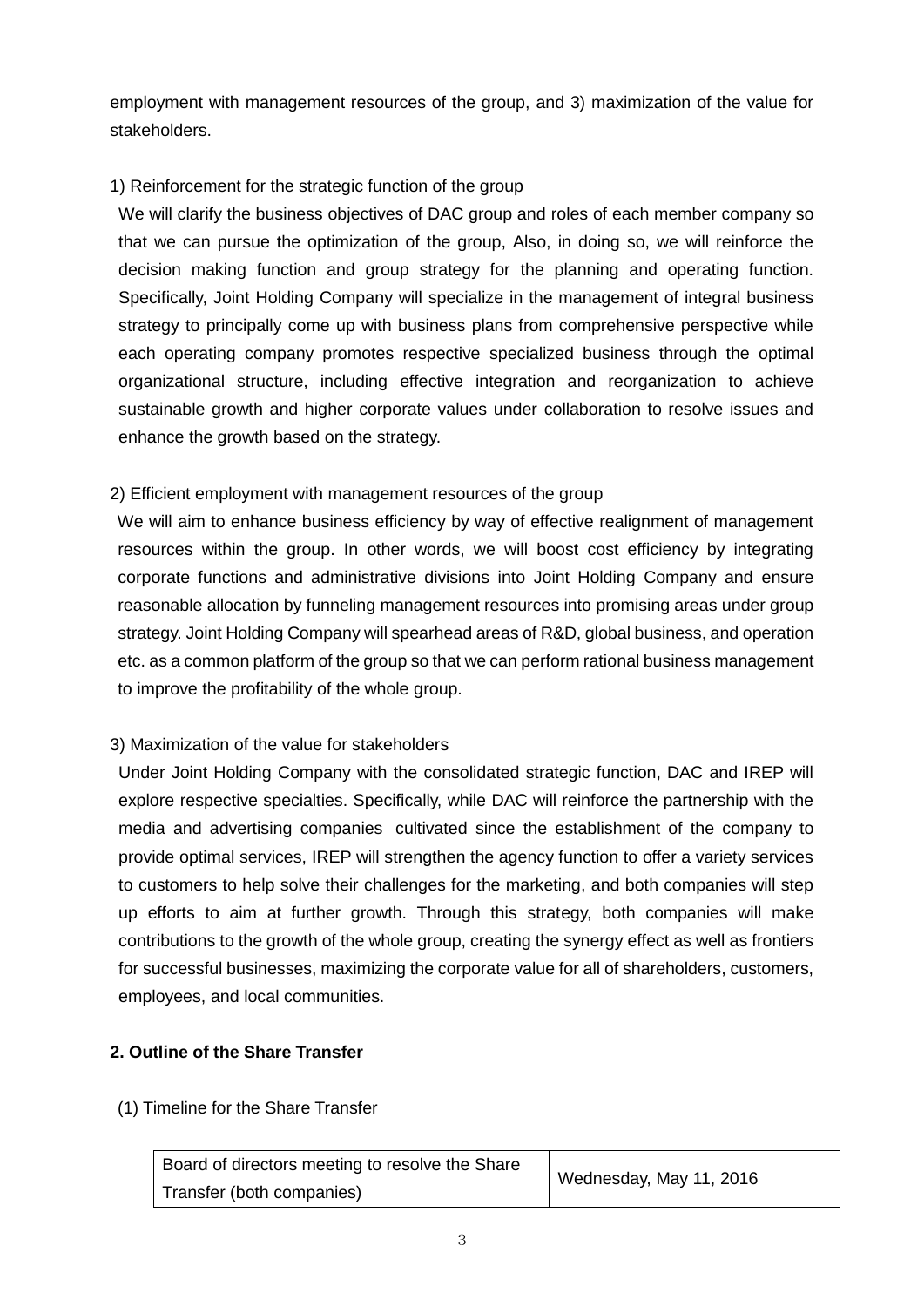| Public announcement for record date of        | Thursday, May 12, 2016 (scheduled |  |
|-----------------------------------------------|-----------------------------------|--|
| extraordinary shareholders meeting (IREP)     | date)                             |  |
| Record date of extraordinary shareholders     | Thursday, May 26, 2016 (scheduled |  |
| meeting (IREP)                                | date)                             |  |
| Shareholders meeting to approve the Share     | Monday, June 27, 2016 (scheduled  |  |
| Transfer (DAC)                                | date)                             |  |
| Extraordinary shareholders meeting to approve | Thursday, July 7, 2016 (scheduled |  |
| Share Transfer (IREP)                         | date)                             |  |
|                                               | Wednesday, September 28, 2016     |  |
| Delisting date (both companies)               | (scheduled date)                  |  |
| Registration date for incorporation of Joint  | Monday, October 3, 2016           |  |
| Holding Company (effective date)              | (scheduled date)                  |  |
|                                               | Monday, October 3, 2016           |  |
| Listing date of Joint Holding Company         | (scheduled date)                  |  |

Schedule may be changed after consultation of both companies for necessary procedures or other material issues during the course of the Share Transfer.

## (2) Procedure of the Share Transfer

Joint share transfer whereby DAC and IREP become wholly-owned subsidiaries and the newly incorporated Joint Holding Company becomes the wholly-owning parent company.

### (3) Share Allocation Applied to the Share Transfer

| Company Name                | <b>DAC</b> | <b>IRFP</b> |
|-----------------------------|------------|-------------|
| <b>Share Transfer Ratio</b> |            | 0.83        |

Note 1 Details of share allocation applied to the Share Transfer

 One common share of Joint Holding Company for one common share of DAC, and 0.83 common share of Joint Holding Company for one common share of IREP will be allocated. However, the above Share Transfer Ratio may be adjusted in case of material changes to the conditions for calculating the transfer ratio through the consultation of both companies.

The share unit number is scheduled to become 100 shares.

If there is a fraction of less than one share due to the Share Transfer, Joint Holding Company will pay the relevant shareholder a cash amount corresponding to the fractional share pursuant to Article 234 of the Companies Act of Japan and other relevant laws and regulations.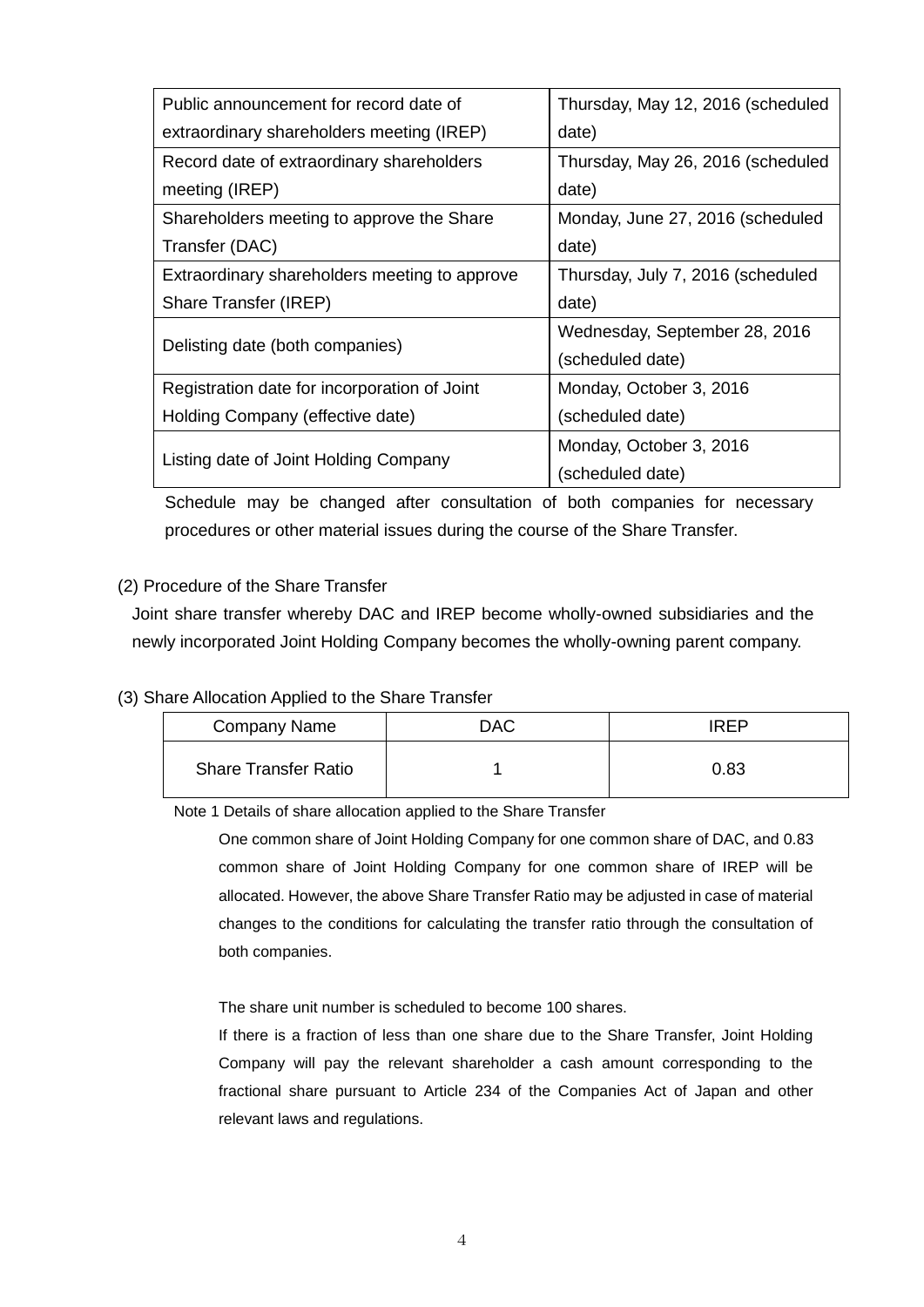Note 2 Number of newly issued shares of Joint Holding Company to be delivered through the Share Transfer (scheduled)

71,367,480 shares

This number is based on the total number of issued and outstanding shares of DAC (53,442,300 shares as of March 31, 2016) and those of IREP (27,780,000 shares as of March 31, 2016). However, DAC and IREP plan to retire all of their treasury shares, to the extent practicable, as of the day immediately preceding the effective date of the Share Transfer. Accordingly, 4,869,900 shares held by DAC as of March 31, 2016 and 316,047 shares held by IREP as of March 31, 2016, have been excluded in the calculation for the Share Transfer. Because DAC and IREP plan to cancel treasury shares they repurchase by the day preceding the date of the Share Transfer, to the extent practicable, the number of shares newly issued by Joint Holding Company may change. The execution of share option for DAC and IREP by the date preceding the date of the Share Transfer may change the number of shares to be delivered by Joint Holding Company.

Note 3 Method for shares less than one unit

Newly issued shares by Joint Holding Company allocated to the shareholders of DAC and IREP will be listed on the TSE. Once the listing is approved, the shares of Joint Holding Company will be tradable on the TSE. Therefore, shareholders with more than 100 shares of DAC or 121 shares of IREP equivalent to more than 100 shares (share unit number) are offered liquidity for the shares of Joint Holding Company.

Further, in case the shareholders of DAC and IREP are allocated shares in an amount less than 100 units of Joint Holding Company, shareholders will not be able to sell the said shares on TSE or other financial exchanges. Such shareholders may request Joint Holding Company purchase less-than-share-unit shares or may purchase additional shares to make share units from Joint Holding Company.

#### (4) Method of Share Options and Bond with Share Options

With regard to share options issued by DAC and IREP, share options of Joint Holding Company will be allocated reflecting the contents of the share options and the Share Transfer Ratio. Both DAC and IREP have not issued bonds with share options.

### (5) Dividend of Joint Holding Company

Annual dividend of Joint Holding Company will be determined from comprehensive viewpoint, including existing dividend policy, dividend scale, and the prospective performance of Joint Holding Company.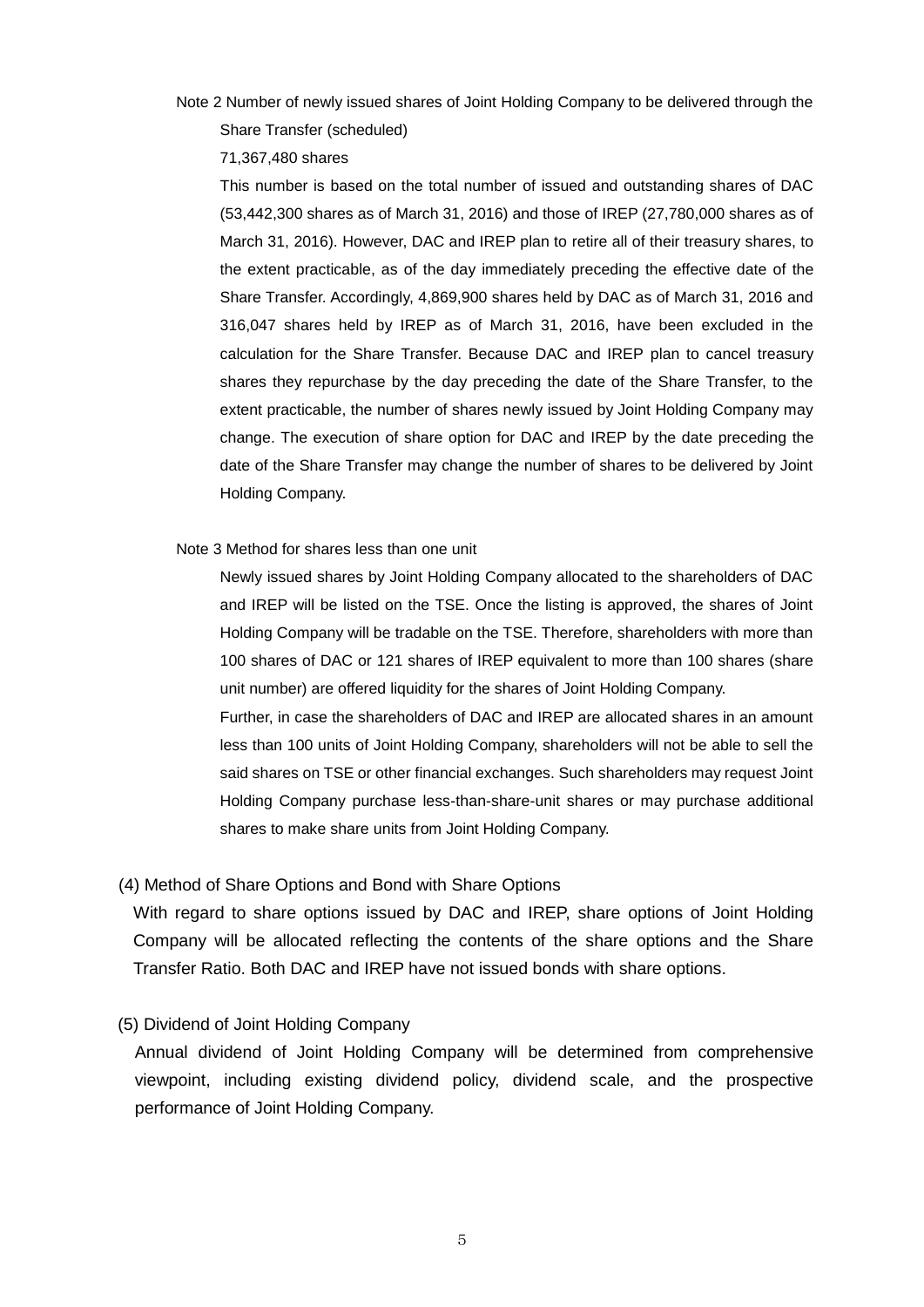(6) Dividend of DAC and IREP on the Record Date prior to the establishment of Joint Holding **Company** 

DAC plans to pay out the dividend of surplus, JPY 12 yen per share, for the year ending March 31, 2016 and IREP plans to pay out the dividend of surplus, JPY 1.5 yen per share, for the year ending September 30, 2016, respectively.

(7) Treasury shares and shares of Joint Holding Company allocated to DAC and IREP DAC and IREP plan to retire shares they hold at present or will purchase prior to the effective date of the Share Transfer to the extent practicable. Upon the Share Transfer, the shares of Joint Holding Company will be allocated DAC for shares of IREP held by DAC (as of March 31, 2016, 15,823,000 shares) based on the Share Transfer Ratio. Consequently, DAC will hold shares of Joint Holding Company as wholly-owning company. As such, relevant shares of Joint Holding Company, including dividend in kind to Joint Holding Company, will be disposed immediately after the effective date of the Share Transfer day pursuant to the provisions of the Companies Act of Japan within a reasonable period.

# **3. Basis for Calculation of the Share Transfer Ratio**

(1) Basis for Valuation

To ensure the fairness of the calculation of the Share Transfer Ratio applicable for the Share Transfer, DAC and IREP decided to request third parties provide opinions respectively. DAC has appointed Daiwa Securities Co., Ltd. (hereinafter referred to as "Daiwa Securities") and IREP has appointed Yamada FAS Co., Ltd. (hereinafter referred to as "Yamada FAS") to conduct calculation of the Share Transfer Ratio and received valuation reports.

Daiwa Securities adopted a market valuation method as both DAC and IREP have been listed on TSE and thus market prices of shares are available while employing a discounted cash flow method ( hereinafter referred to as "DCF Method") to integrate the forthcoming corporate activities into the calculation factors. The results provided by each method are shown below. The ranges of the Share Transfer Ratio indicate the calculation range of IREP common shares against one DAC common share.

| <b>Valuation Method</b> |                                | Valuation range of Share Transfer Ratio            |  |  |
|-------------------------|--------------------------------|----------------------------------------------------|--|--|
|                         | <b>Market Valuation Method</b> | $0.71 \sim 0.87$                                   |  |  |
|                         | DCF method                     | $0.62\negthinspace\negthinspace\negthinspace 0.86$ |  |  |

For the market valuation method, the valuation date of May 10, 2016 was adopted and the average closing prices of stocks of both companies were analyzed for one-month, threemonth, and six-month periods prior to the valuation date.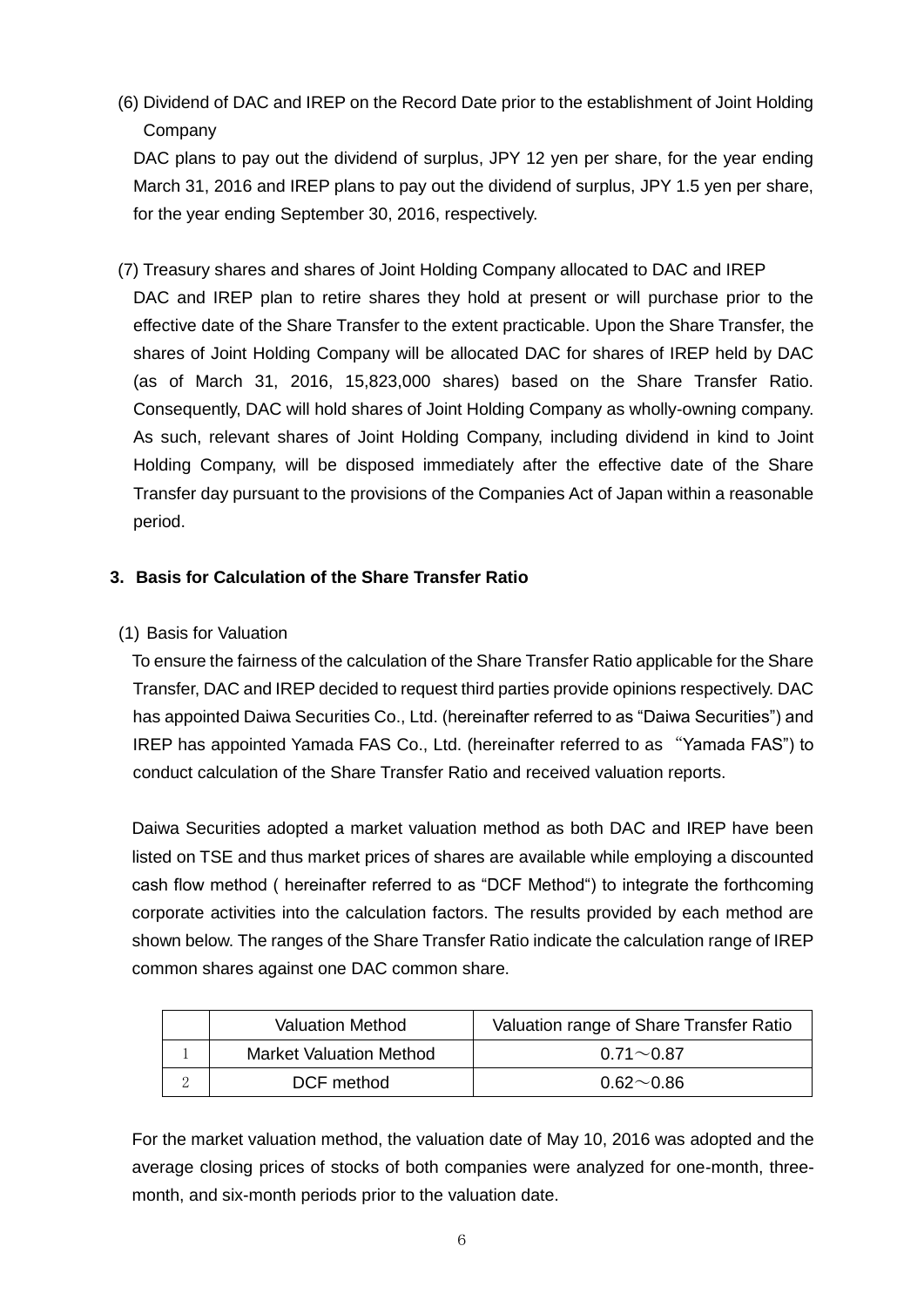Further, the profit plan for DAC adopted for the DCF Method by Daiwa Securities is formulated based on the current organization and assumes a large increase in profit over the previous fiscal year ---during the period from March 2015 through March 2016, operating profit is expected to increase by around 125% due to the contribution of internetrelated businesses and investment businesses etc. The profit plan for IREP adopted for the DCF Method by Daiwa Securities is formulated based on the current organization and assumes a large increase in profit over the previous year ---during the period from December 2017 through December 2018, operating profit is expected to increase by about 31% due to the current improvement of the profit ratio and initiatives for operational efficiency.

Daiwa Securities, upon the calculation of Stock Transfer Ratio, primarily employed information furnished by both companies and the information disclosed to the public. For the utilization of respective information, Daiwa Securities assumed the accuracy and completeness of all such information and materials, and did not independently verify such accuracy and completeness. Daiwa Securities did not independently value, appraise or assess the assets and liabilities, including any off-balance-sheet assets and liabilities and other contingent liabilities, of both companies and their affiliated companies and did not engage any third party institution for valuation, appraisal or assessment. The calculation of Stock Transfer Ratio reflects the information and economic fundamentals as of May 10, 2016. Likewise, Daiwa Securities assumed that the information for the financial projection, including the profit plan and other relevant information, provided by both companies was reasonably prepared based on the best estimate and judgment by the management of both companies at the time the relevant information was submitted.

The calculation results of the Share Transfer Ratio submitted by Daiwa Securities do not express an opinion about the fairness of the Share Transfer.

Yamada FAS adopted a market valuation method as both DAC and IREP have been listed on TSE and thus market prices of shares are available while employing a DCF Method to integrate the forthcoming corporate activities into the calculation factors.

Daiwa Securities conducted the calculation of the Share Transfer Ratio, employing the market valuation method and the DCF Method. The results provided by each method are shown below. The ranges of the Share Transfer Ratio indicate that the calculation range of IREP common share against one share of DAC common share.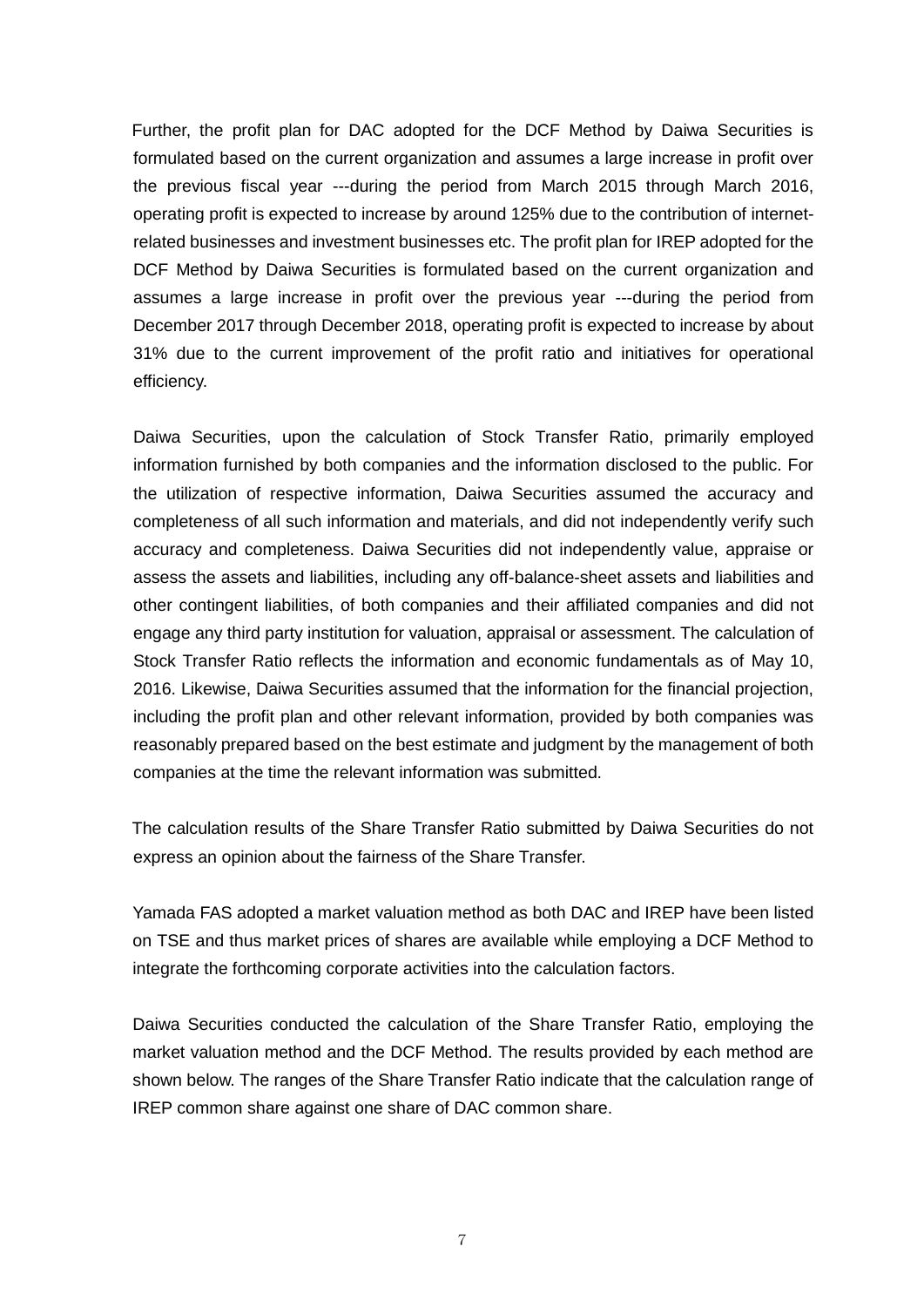| <b>Valuation Method</b> |                                | Valuation range of Share Transfer Ratio |  |  |
|-------------------------|--------------------------------|-----------------------------------------|--|--|
|                         | <b>Market Valuation Method</b> | $0.71 \sim 0.87$                        |  |  |
|                         | <b>DCF Method</b>              | $0.61\sim 0.89$                         |  |  |

For the market valuation method, the valuation date of May 10, 2016 was adopted and the average closing prices of stocks of both companies were analyzed for one-month, threemonth, and six-month periods prior to the valuation date.

The DCF Method determines the enterprise value of DAC by discounting the free cash flow based on financial forecasts provided by DAC, at a fixed discount rate. The discount rate ranges from 6.71 percent to 8.21 percent, estimating the debt equity ratio of 1.0 to 6.5 and the calculation of ongoing value adopted the perpetual growth method with the relevant growth rate as zero percent. Further, for IREP, the DCF Method determines the enterprise value of IREP by discounting the free cash flow based on financial forecasts provided by IREP, at a fixed discount rate. The discount rate ranges from 7.18 percent to 8.78 percent, estimating the debt equity ratio of 1.0 to 18.4 and the calculation of ongoing value adopted the perpetual growth method with the relevant growth rate as zero percent.

Further, the profit plan for DAC adopted for the DCF Method by Yamada FAS is formulated based on the current organization and assumes a large increase in profit over the previous fiscal year ---during the period from March 2015 through March 2016, operating profit is expected to increase by around 125% due to the contribution of internet-related businesses and investment businesses etc. The profit plan for IREP adopted for the DCF Method by Yamada FAS is formulated based on the current organization and assumes a large increase in profit over the previous fiscal year ---during the period from December 2017 through December 2018, operating profit is expected to increase by around 31% due to the improvement of the profit ratio and initiatives for operational efficiency.

 Moreover, profit plans of both companies factored into the DCF Method are based on the current organizational structures.

Yamada FAS, upon the calculation of the Stock Transfer Ratio, primarily employed information furnished by both companies (including financial forecasts provided its business plans) and the information disclosed to the public. For the utilization of respective information, Yamada FAS assumed the accuracy and completeness of all such information and materials, and did not independently verify such accuracy and completeness. Yamada FAS did not independently value, appraise or assess the assets and liabilities, including any off-balance-sheet assets and liabilities and other contingent liabilities, of both companies and their affiliated companies and did not did not engage any third party institution for valuation, appraisal or assessment. Likewise, Yamada FAS assumed that the information for the financial projection, including the profit plan and other relevant information, provided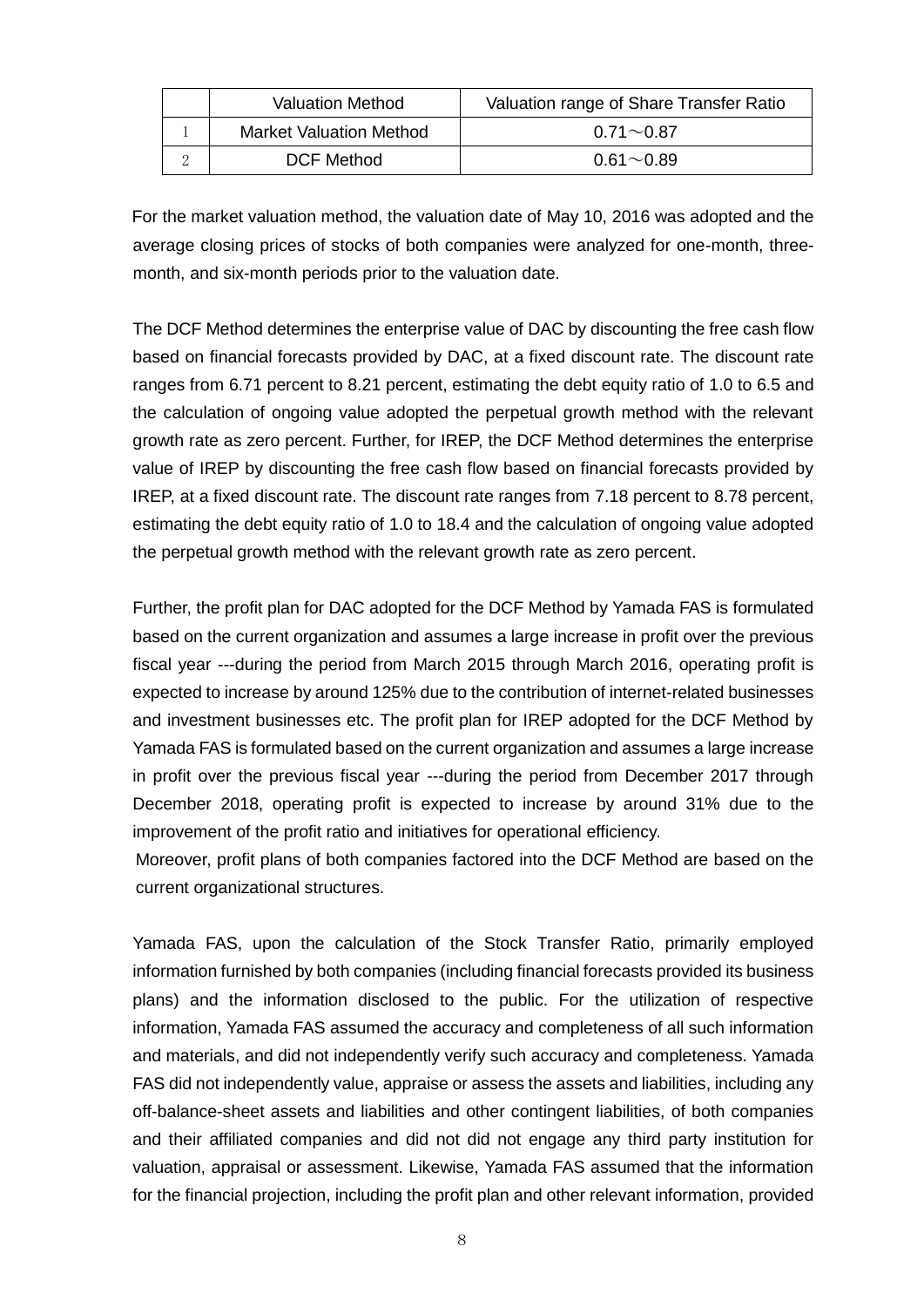by both companies was reasonably prepared based on the best estimate and judgment by the management of both companies at the time the relevant information was submitted. The calculation result for the Share Transfer Ratio does not express an opinion about the fairness of the Share Transfer.

### (2) Details of calculation procedure

As stated above, DAC and IREP requested Daiwa Securities and Yamada FAS, respectively to conduct the calculation of the Share Transfer Ratio applied to this Share Transfer and reviewed the result from the relevant third-party institutions. Consequently, both companies refer to the calculation result and advice, coupled with factors such as financial condition, status, and projection during the course of discussion for the Share Transfer Ratio and concluded that the Share Transfer Ratio is fair and beneficial to the shareholders of both companies. As such, today, the Share Transfer Ratio has been determined and agreed at the board of directors meetings of both companies.

If there is a significant change in the conditions for the calculation, both companies may change the Share Transfer Ratio through consultation.

### (3) Relationship with appraisers

Neither Daiwa Securities, financial adviser for DAC nor Yamada FAS, financial adviser for IREP are the related parties of DAC and IREP, and have no material interest in the Share Transfer.

(4) Applications for the listing of Joint Holding Company

DAC and IREP plan to have the new company listed on the TSE. The listing date will be October 3, 2016. As DAC and IREP will be wholly-owned subsidiaries of Joint Holding Company through the scheduled Share Transfer, both companies will be delisted from the TSE on September 28, 2016 preceding the listing date of Joint Holding Company. The date of delisting will be determined by the regulations of the TSE.

(5) Measures to ensure fairness

Since DAC falls under the parent company of IREP, both companies, as noted above (1), (2), and (3), employed an independent third-party appraiser to estimate the Share Transfer. Ratio and received the calculation result. Both companies discreetly engaged in negotiations and consultations, referring to the results and agreed on Share Transfer Ratio. Finally each board of directors meeting has resolved the management integration through the Share Transfer.

Neither company obtained a written opinion (fairness opinion) to assure the Transfer Ratio is fair to respective shareholders from financial point of views.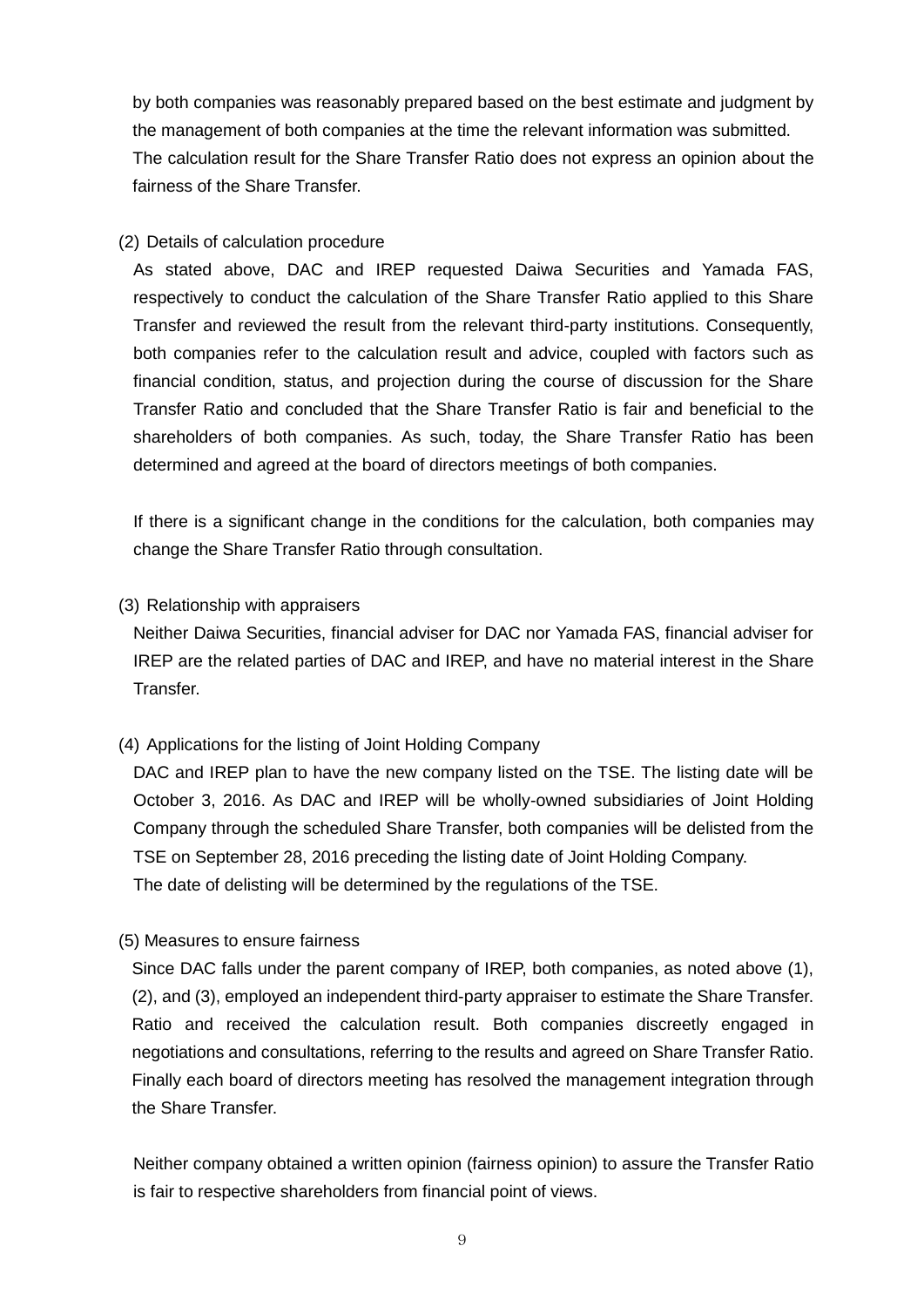DAC and IREP appointed the law offices of Mori Hamada & Matsumoto and Nakamura, Tsunoda & Matsumoto, respectively to obtain advice on the process of decision making and other procedures related to the Share Transfer.

### (6) Measures to prevent conflict of interests

 For IREP, as DAC is a parent company holding 56.97 per cent of IREP shares outstanding as of September 30, 2015 and Hakuhodo DY Holdings Inc. is also holding 64.81 percent of IREP shares outstanding as of September 30, 2015 through its subsidiaries Hakuhodo DY Media Partners Inc. and DAC, from the perspective to prevent conflict of interests, IREP takes measures as follows in addition to the matters noted above (5).

○<sup>1</sup> Unanimous approval by directors and opinion of no objection by auditors except directors and auditors with special interests

Among the directors of IREP, Mr. Hirotake Yajima, Mr. Masaya Shimada, Mr. Shuichi Takanashi, and Mr. Masaki Mikami who also assumes directorship of DAC, and Mr. Hiroaki Kitazume who worked for Hakuhodo, a subsidiary of Hakuhodo DY Holdings, which is the parent company of DAC and IREP, at the time when the negotiations for the Share Transfer started, have recused themselves from deliberation and resolution of the Share Transfer at the board of directors meeting of IREP and were not involved in consultations and negotiations with DAC as a member of IREP to prevent conflict of interests.

 At the board of directors meeting of IREP held today, the board of directors, excluding Mr. Hirotake Yajima, Mr. Masaya Shimada, Mr. Shuichi Takanashi, and Mr. Masaki Mikami to avoid conflict of interest, unanimously resolved this Share Transfer Plan. Further, among auditors of IREP, Mr. Tatsuya Daito, who also assumes the directorship of DAC, was not involved in the deliberation on the Share Transfer to prevent conflict of interests. More, at the above board of directors meeting, all auditors except Mr. Tatsuya Daito had no objections with regard to the formulation of the Share Transfer Plan.

#### ○<sup>2</sup> Receipt of the report from the third-party panel independent from IREP

Moreover, the board of directors meeting at IREP established a third-party panel to consider the interests of the minor shareholders of IREP. The third-party panel comprises three committee members: Mr. Masanori Sugiyama, outside director of IREP and independent director stipulated by Article 436, item 2 of Securities Listing Regulations of TSE, without interest in DAC and the parent companies of DAC, Hakuhodo DY Holdings and its affiliates, including Hakuhodo DY Media Partners and Hakuhodo, and Mr. Shigeru Nishiyama, Professor of Waseda Business School and Certified Financial Accountant, and Mr. Naokuni Naruse, lawyer, Sato Sogo Law Office, likewise without interest in DAC and the parent companies of DAC, Hakuhodo DY Holdings and its affiliates, including Hakuhodo DY Media Partners and Hakuhodo. The board of IREP consulted with the third-party panel concerning the resolution for the Share Transfer in terms of i) purpose of management integration, ii)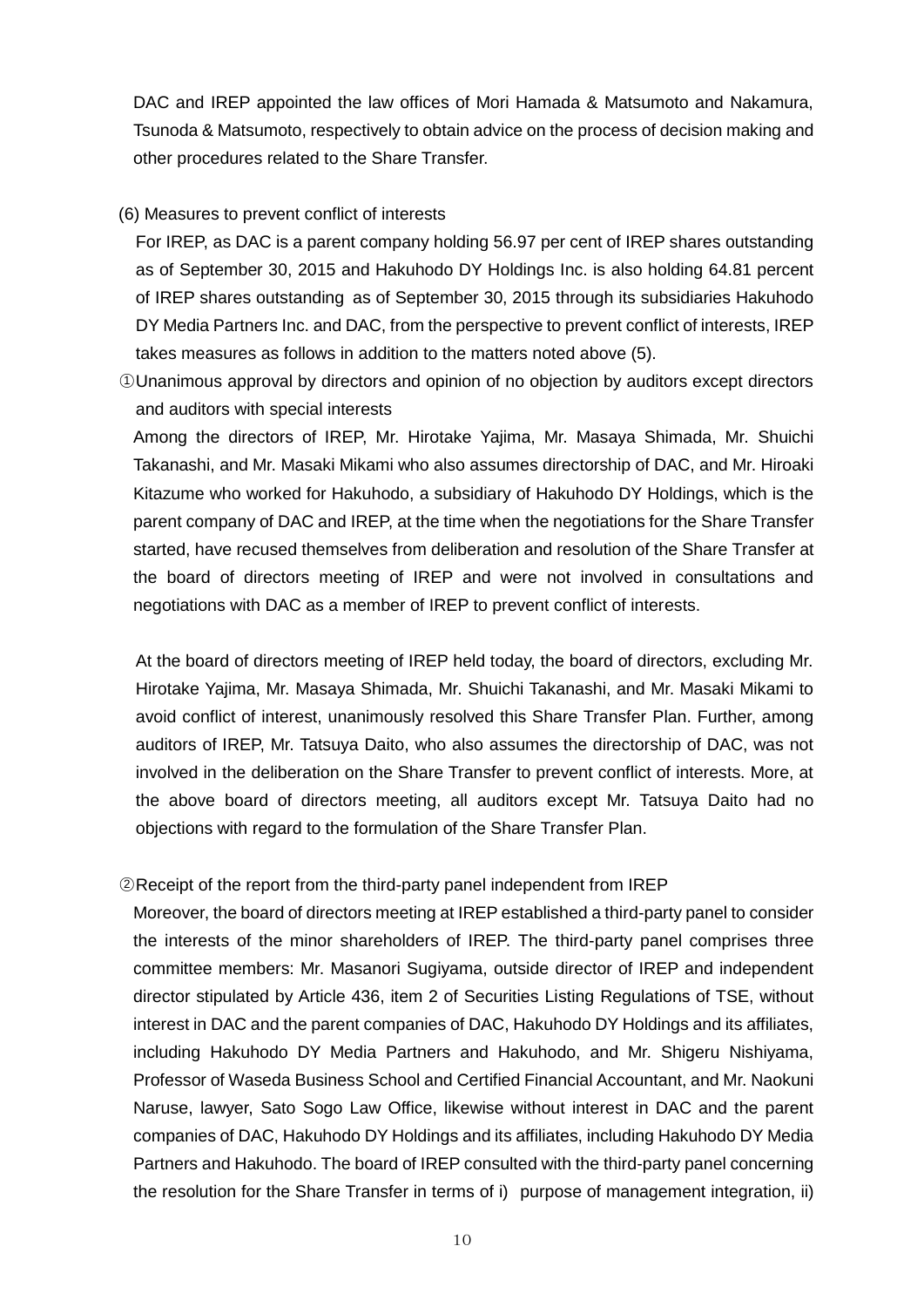procedures for the negotiation process, and iii) the fairness of the Share Transfer Ratio etc. pertinent to the disadvantage of the minority shareholders of IREP, excluding the parent company (hereinafter referred to as "Minority Shareholders").

The third-party panel held five meetings from March 22, 2016 through May 10, 2016, discreetly deliberating the above agenda. During the course of consideration, the third-party panel obtained the calculation of the Share Transfer Ratio from Yamada FAS, independent financial adviser, while being furnished the information from IREP about the backgrounds and objective for the Share Transfer, the organizational system to consider and negotiate the Share Transfer Ratio, the transition of negotiations and decision making processes, on a series of conditions for the Share Transfer, including the Share Transfer Ratio, and the contents of the advice from the legal adviser Nakamura, Tsunoda & Matsumoto Law Office. Further, the third-party panel conducted a question-and-answer session with DAC about the backgrounds and objective for the Share Transfer, the organizational system to consider and negotiate the Share Transfer Ratio etc. Under such circumstances, on May 10, 2016 the third-party panel submitted a report to the board of directors of IREP. The content of the report includes (a) about i) noted above, there are no special circumstances to deem that the Share Transfer does not contribute to an increase of its corporate value or that the objective for the Share Transfer is not legitimate for the minority shareholders of IREP, (b) about ii) noted above, as measures adopted by the board of directors meeting to ensure the fairness of decision making and prevention of conflict of interests concerning the Share Transfer, there are no special circumstances to deem that procedures taken through negotiations are not legitimate, (c) about iii) noted above, the third-party panel reviewed the allocation ratio applied to the Share Transfer based upon the calculation result of the Share Transfer Ratio by Yamada FAS and relevant information and found no special circumstances to deem that the share transfer ratio (1 to 0.83) is not reasonable for the minority shareholders of IREP, and (d) in the light of items (a) through (c), the third-party panel considered the impact on minority shareholders by the Share Transfer and concluded that the resolution by the board of directors to implement the Share Transfer does not go against the interests of minority shareholders of IREP.

| 〔1〕         | Company            | D.A.Consortium Inc.               | IREP Co., Ltd.                 |  |
|-------------|--------------------|-----------------------------------|--------------------------------|--|
| Location of |                    | 4-20-3, Ebisu, Shibuya-ku, Tokyo, | 2-11-1, Nagatacho, Chiyoda-ku, |  |
| (2)         | Registered         | Japan                             | Tokyo, Japan                   |  |
|             | <b>Head Office</b> |                                   |                                |  |
|             | Name and Title     |                                   |                                |  |
| (3)         | οt                 | Hirotake Yajima, Representative   | Shunsuke Konno, Representative |  |
|             | Representative     | Director & President              | Director & President, CEO      |  |

**4. Profile of Relevant Parties to Share Transfer**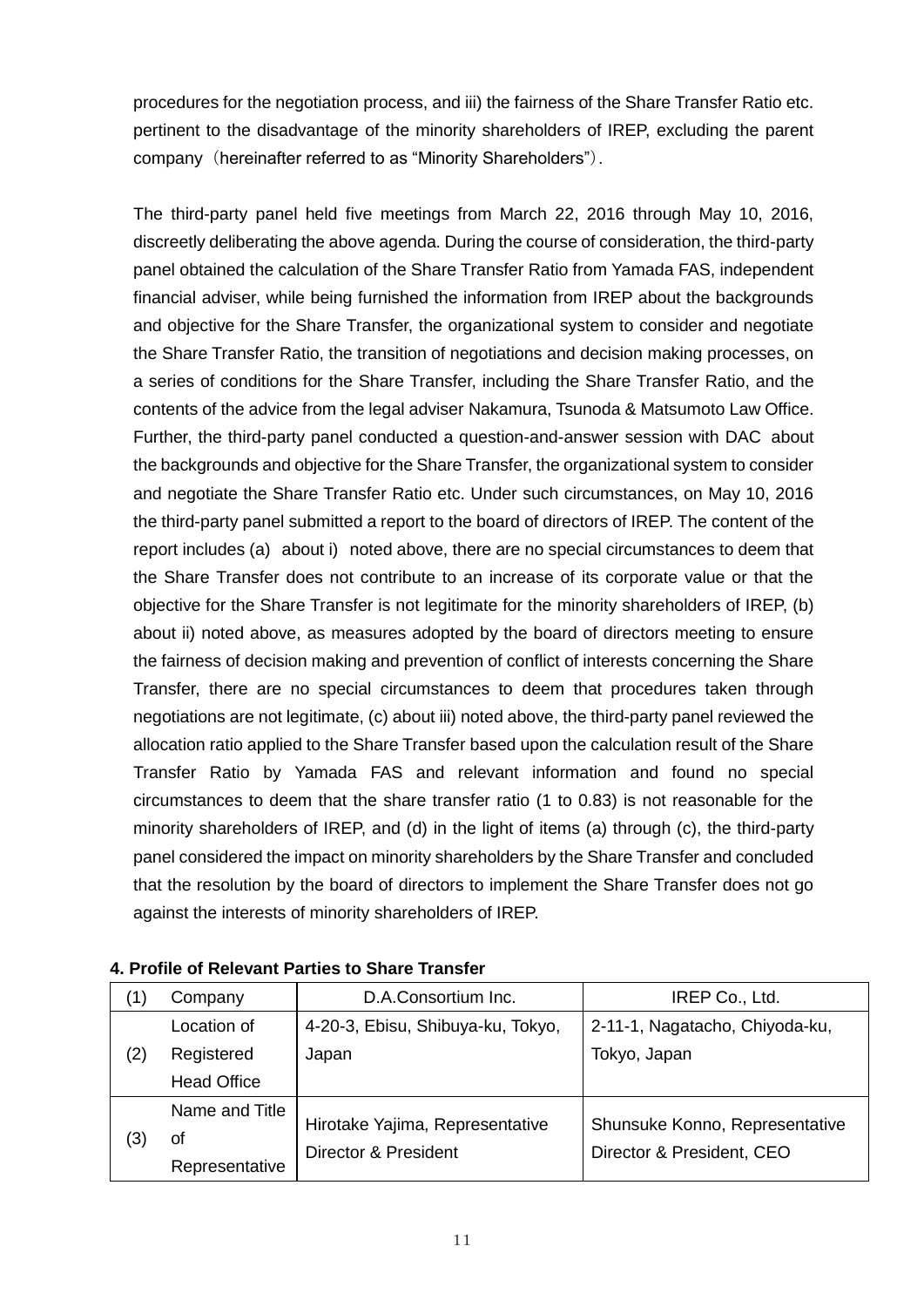| (4)  | Principal<br><b>Business</b>                                                                | Purchase and sales of<br>advertisement space for digital<br>network space such as the internet<br>etc.                                                                                                                                                                                                                                                                                                                                                                                                                          | Providing services for listing<br>advertisement, SEO and other<br>peripheral services etc.                                                                                                                                                                                                                                                                                           |  |
|------|---------------------------------------------------------------------------------------------|---------------------------------------------------------------------------------------------------------------------------------------------------------------------------------------------------------------------------------------------------------------------------------------------------------------------------------------------------------------------------------------------------------------------------------------------------------------------------------------------------------------------------------|--------------------------------------------------------------------------------------------------------------------------------------------------------------------------------------------------------------------------------------------------------------------------------------------------------------------------------------------------------------------------------------|--|
| (5)  | Paid-in Capital                                                                             | JPY 4,031 million<br>as of March 31, 2016                                                                                                                                                                                                                                                                                                                                                                                                                                                                                       | JPY 550 million<br>as of September 30, 1015                                                                                                                                                                                                                                                                                                                                          |  |
| (6)  | Date of<br>Incorporation                                                                    | December 2, 1996                                                                                                                                                                                                                                                                                                                                                                                                                                                                                                                | November 17, 1997                                                                                                                                                                                                                                                                                                                                                                    |  |
| (7)  | <b>Shares</b><br>Outstanding                                                                | 53,442,300 shares (including<br>treasury share)<br>as of March 31, 2016                                                                                                                                                                                                                                                                                                                                                                                                                                                         | 27,770,000 shares (including<br>treasury share)<br>as of September 30, 1015                                                                                                                                                                                                                                                                                                          |  |
| (8)  | <b>Fiscal Year</b><br>End                                                                   | March                                                                                                                                                                                                                                                                                                                                                                                                                                                                                                                           | September                                                                                                                                                                                                                                                                                                                                                                            |  |
| (9)  | Number of<br>Employees<br>(consolidated)                                                    | 1,880<br>(including IREP employees)<br>as of March 31, 2016                                                                                                                                                                                                                                                                                                                                                                                                                                                                     | 523 as of September 30, 1015                                                                                                                                                                                                                                                                                                                                                         |  |
| (10) | Major<br><b>Customers</b>                                                                   | Hakuhodo DY Media Partners Inc.                                                                                                                                                                                                                                                                                                                                                                                                                                                                                                 | D.A.Consortium Inc.<br>Recruit Holdings Co,. Ltd.                                                                                                                                                                                                                                                                                                                                    |  |
| (11) | <b>Major Banks</b>                                                                          | The Bank of Tokyo-Mitsubishi UFJ,<br>Ltd.                                                                                                                                                                                                                                                                                                                                                                                                                                                                                       | The Bank of Tokyo-Mitsubishi<br>UFJ, Ltd.                                                                                                                                                                                                                                                                                                                                            |  |
| (12) | Major<br>Shareholders<br>and Share<br><b>Holding Ratio</b><br>(excepting<br>treasury share) | Hakuhodo DY Media Partners Inc.<br>43.54%<br>Hakuhodo Inc.<br>8.42%<br>Japan Trustee Services Bank, Ltd.<br>(trust account)<br>2.11%<br>Tokyu Agency Inc.<br>1.87%<br><b>MSCO CUSTOMER SECURITIES</b><br>1.46%<br>The Master Trust Bank of Japan,<br>Ltd. (trust account)<br>1.44%<br><b>Morgan Stanley MUFG Securities</b><br>1.18%<br>Co., Ltd.<br>Goldman Sachs International<br>0.89%<br>BNYM SA/NV FOR BNYM FOR<br>BNYM GCM CLIENT ACCTS M<br>ILM FE<br>0.80%<br>Rakuten Securities, Inc.<br>0.61%<br>as of March 31, 2016 | D.A.Consortium Inc.<br>56.97%<br>Masayuki Takayama<br>11.30%<br>Hakuhodo DY Media Partners Inc.<br>7.83%<br>Toshi Ishuin<br>1.67%<br>The Master Trust Bank of Japan,<br>Ltd. (trust account)<br>0.99%<br>Osamu Fujiwara<br>0.75%<br>SBI Securities Co., Ltd.<br>0.38%<br>Kenji Aida<br>0.28%<br><b>Taketeru Nihon</b><br>0.25%<br>Mayumi Hirota<br>0.22%<br>as of September 30, 2015 |  |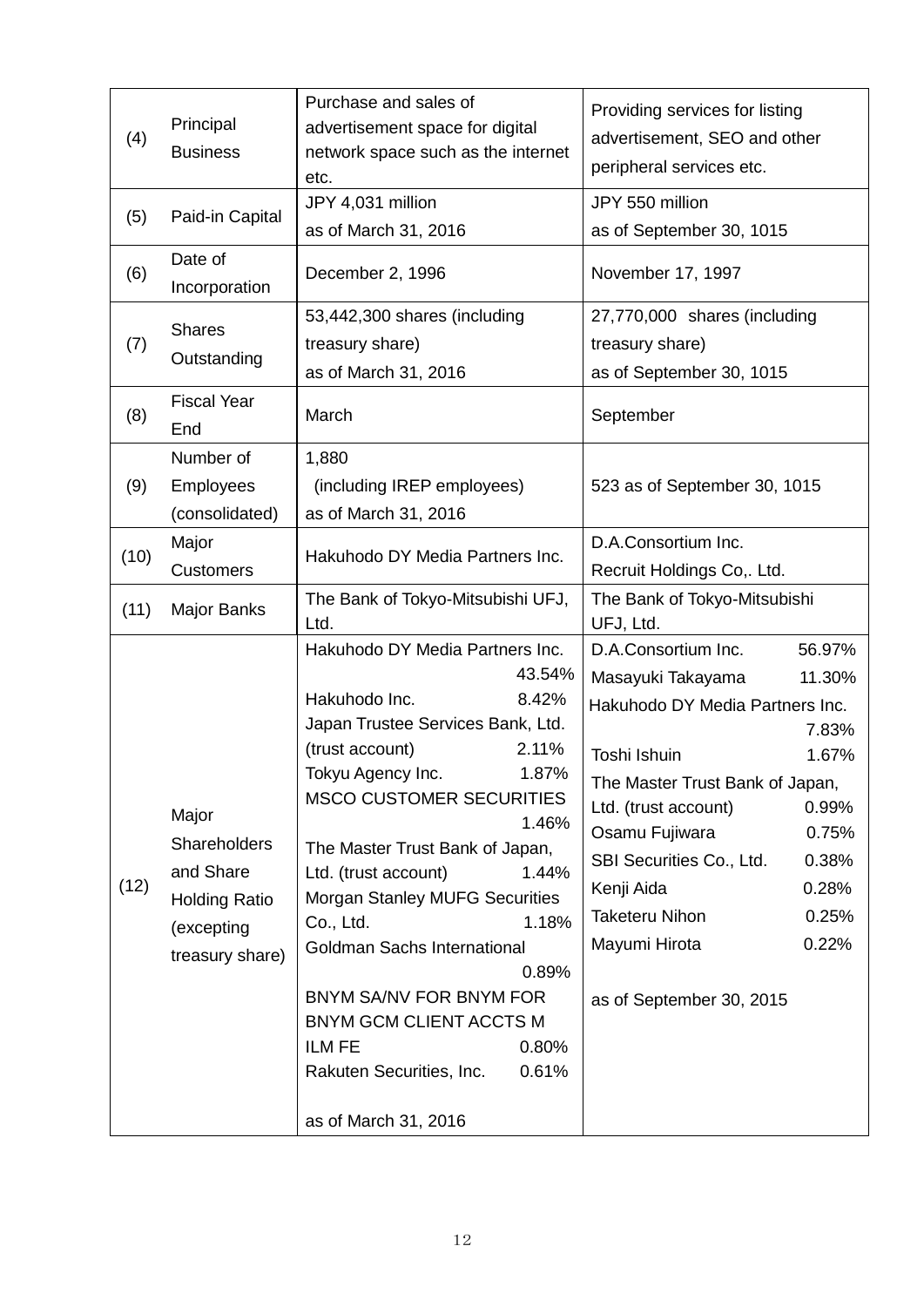| (13)                                                                      | Relationship between Relevant Parties                                                                                 |                                                |                                                                      |         |                                                                |                                                                     |           |
|---------------------------------------------------------------------------|-----------------------------------------------------------------------------------------------------------------------|------------------------------------------------|----------------------------------------------------------------------|---------|----------------------------------------------------------------|---------------------------------------------------------------------|-----------|
|                                                                           | Capital                                                                                                               | DAC owns 56.97 % of IREP shares outstanding.   |                                                                      |         |                                                                |                                                                     |           |
|                                                                           | Personnel                                                                                                             |                                                |                                                                      |         |                                                                | Four directors have concurrent positions for both companies and one |           |
|                                                                           | Relationship                                                                                                          |                                                |                                                                      |         | director at DAC has a concurrent position as auditor for IREP. |                                                                     |           |
|                                                                           | Transactional                                                                                                         |                                                |                                                                      |         |                                                                | Transactions between DAC and IREP involve the sales and purchase of |           |
|                                                                           | Relationship                                                                                                          |                                                | internet advertisements.                                             |         |                                                                |                                                                     |           |
|                                                                           | Status of<br>relationship<br>with related<br>parties                                                                  |                                                | DAC is a parent company of IREP, thus falls under the related party. |         |                                                                |                                                                     |           |
| (14)                                                                      | Operating Results and Financial Condition for Latest Three Fiscal Year End<br>(Unit: JPY million, except ones in yen) |                                                |                                                                      |         |                                                                |                                                                     |           |
|                                                                           |                                                                                                                       |                                                | <b>DAC</b>                                                           |         |                                                                | <b>IREP</b>                                                         |           |
|                                                                           |                                                                                                                       | March                                          | March                                                                | March   | September                                                      | September                                                           | September |
|                                                                           |                                                                                                                       | 2014                                           | 2015                                                                 | 2016    | 2013                                                           | 2014                                                                | 2015      |
|                                                                           | <b>Consolidated Net</b><br>20,045<br>25,437<br>3,510<br>3,940<br>22,998<br>Assets                                     |                                                |                                                                      |         |                                                                |                                                                     | 4,237     |
| Assets                                                                    | <b>Consolidated Total</b>                                                                                             | 37,499                                         | 43,897                                                               | 54,252  | 11,638                                                         | 12,501                                                              | 14,820    |
| (yen)                                                                     | <b>Consolidated Net</b><br>Asset per share                                                                            | 275.98<br>313.35<br>343.95<br>127.94<br>138.86 |                                                                      |         |                                                                |                                                                     | 149.61    |
| <b>Sales</b>                                                              | <b>Consolidated Net</b>                                                                                               | 105,335                                        | 117,463                                                              | 144,980 | 47,390                                                         | 53,615                                                              | 58,023    |
| Consolidated<br>1,980<br>2,246<br>5,062<br>950<br>512<br>Operating Income |                                                                                                                       |                                                |                                                                      |         | 714                                                            |                                                                     |           |
| <b>Consolidated Ordinary</b><br>Income                                    |                                                                                                                       | 2,017                                          | 2,518                                                                | 4,974   | 967                                                            | 509                                                                 | 737       |
| <b>Consolidated Net</b><br>Income                                         |                                                                                                                       | 2,022                                          | 1,050                                                                | 2,026   | 584                                                            | 314                                                                 | 319       |
| (yen)                                                                     | <b>Consolidated Net</b><br>Income per share                                                                           | 41.66                                          | 21.64                                                                | 41.73   | 21.35                                                          | 11.47                                                               | 11.63     |
| share                                                                     | Annual Dividend per<br>(yen)                                                                                          | $\,6$                                          | 8                                                                    | $12(*)$ | 3                                                              | 1.5                                                                 | 1.5       |

\* Annual dividend as of March 2016 is planned to be paid and it is finally decided at general shareholders meeting to be held on 27 June 2016.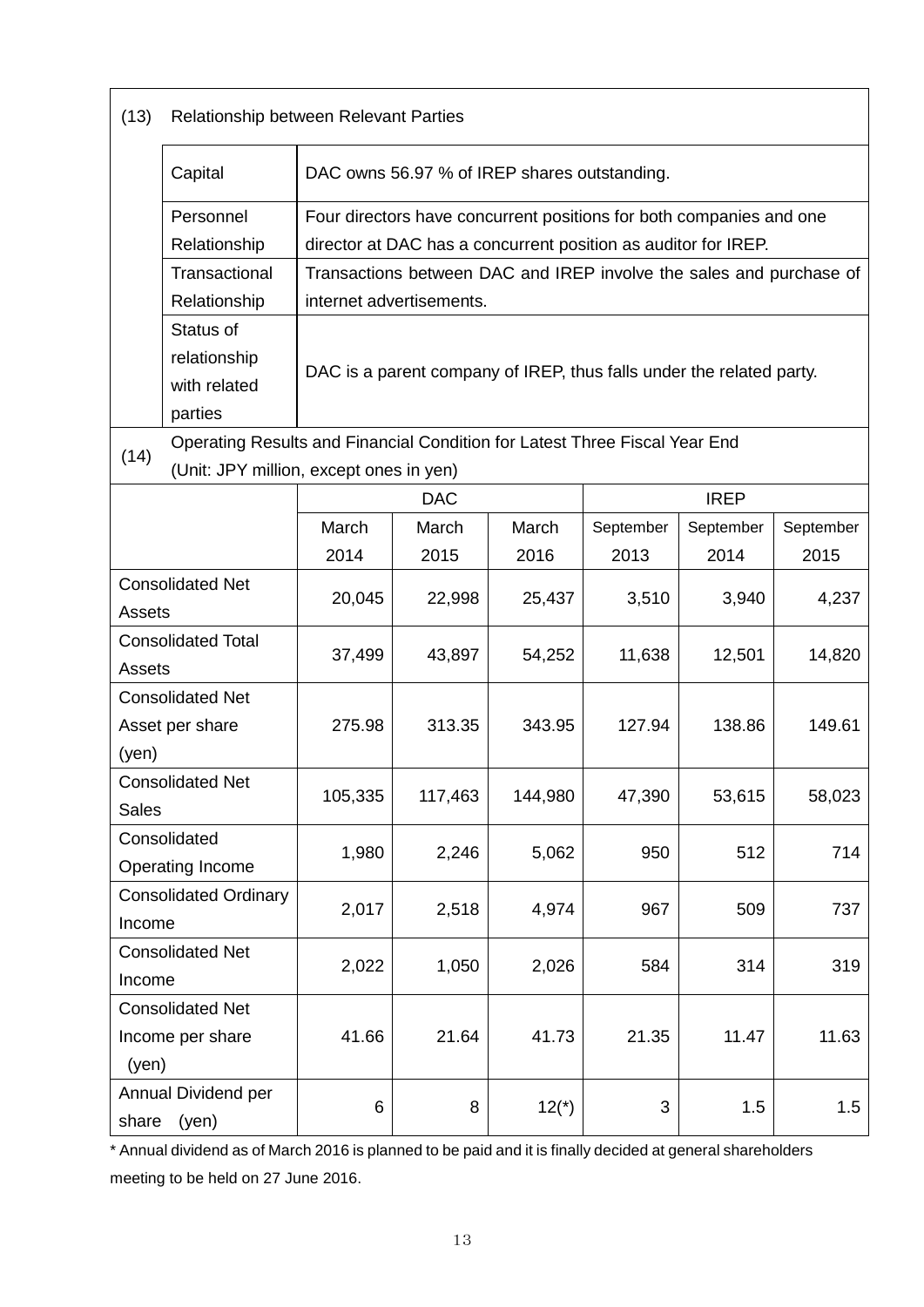| (1) | Company                                                | D.A.Consortium Holdings Inc.                                    |  |  |  |
|-----|--------------------------------------------------------|-----------------------------------------------------------------|--|--|--|
|     | Location of                                            |                                                                 |  |  |  |
| (2) | <b>Registered Head</b>                                 | 4-20-3, Ebisu, Shibuya-ku, Tokyo Japan                          |  |  |  |
|     | Office                                                 |                                                                 |  |  |  |
|     |                                                        | Hirotake Yajima, Representative Director and President          |  |  |  |
|     |                                                        | Shunsuke Konno, Director, Executive Vice President              |  |  |  |
|     |                                                        | Akihiko Tokuhisa, Director                                      |  |  |  |
|     |                                                        | Tatsuya Daito, Director                                         |  |  |  |
|     |                                                        | Masaya Shimada, Director                                        |  |  |  |
|     |                                                        | Atsushi Nagai, Director                                         |  |  |  |
|     | Prospective List<br>of Representative<br>and Directors | Masaki Mikami, Director                                         |  |  |  |
|     |                                                        | Masato Igarashi, Director                                       |  |  |  |
| (3) |                                                        | Naoki Nozawa, Director                                          |  |  |  |
|     |                                                        | Michinari Nishimura, Outside Director                           |  |  |  |
|     |                                                        | Iwao Aso, Outside Director                                      |  |  |  |
|     |                                                        | Hisaharu Terai, Corporate Auditor                               |  |  |  |
|     |                                                        | Shiro Morishima, Outside Corporate Auditor                      |  |  |  |
|     |                                                        | Masanori Nishioka, Corporate Auditor                            |  |  |  |
|     |                                                        | Hiroshi Mizukami, Outside Corporate Auditor                     |  |  |  |
|     |                                                        | Akira Otsuka, Outside Corporate Auditor                         |  |  |  |
|     | Principal                                              | Management of subsidiaries and all linked or related businesses |  |  |  |
| (4) | <b>Business</b>                                        |                                                                 |  |  |  |
| (5) | Paid-in Capital                                        | JPY 4,000 million                                               |  |  |  |
| (6) | <b>Fiscal Year End</b>                                 | March                                                           |  |  |  |
| (7) | <b>Net Assets</b>                                      | Yet to be determined                                            |  |  |  |
| (8) | <b>Total Assets</b>                                    | Yet to be determined                                            |  |  |  |

### **5. Profile of Joint Holding Company to be established by the Share Transfer**

## **6. Overview of Accounting Treatment**

This Share Transfer will fall under "common control transaction etc." pursuant to "Accounting Standard for Business Combination": Corporate Accounting Standard No. 21 issued by Accounting Standards Board of Japan on September 13, 2013. As detailed accounting procedure has not been determined, we are unable to estimate the relevant amount at present. We give notice of the amount as soon as it is fixed.

## **7. Prospects**

This Share Transfer constitutes the transfer establishing Joint Holding Company as wholly owning parent company of DAC and IREP as wholly owned subsidiaries. As such, shares of Joint Holding Company will be listed on the Standard Section 2 of the TSE on October 3, 2016, the effective date for the Share Transfer through the so-called technical listing. About the listing,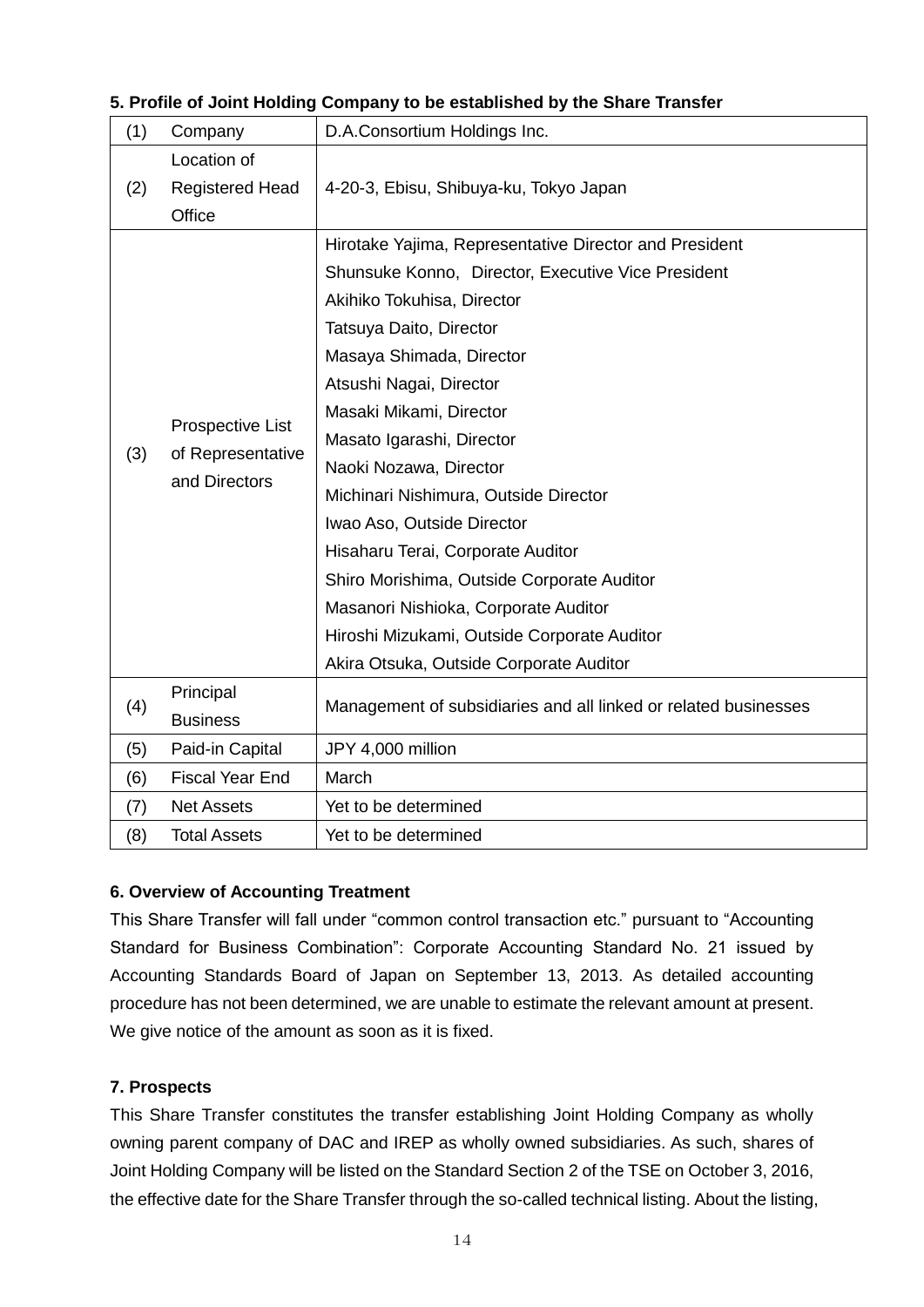there is a possibility that the TSE will announce that common shares of IREP will be designated as an issue in a grace period for ceasing to be a substantial surviving company due to a merger, etc. from the effective date of the Share Transfer. In such cases, we will notify the facts without delay.

During the grace period, listing of shares of Joint Holding Company will be maintained. If Joint Holding Company meets the standard for the new listing within three years, starting from the listing date, October 3, 2016 through March 31, 2020, the grace period related to the delisting will be removed. Furthermore, if within three-year grace period, Joint Holding Company is unable to meet the listing standard of TSE, there is a possibility that shares of Joint Holding Company will be listed on the JASDAQ Securities Exchange.

Joint Holding Company plans to go through the initial listing examination by the TSE to become eligible for listing. Prior to the effective date of the Share Transfer, Joint Holding Company aims to meet the relevant standards, so we will enhance efforts to be qualified to be able to avoid the grace period.

As IREP has been a consolidated subsidiary of DAC, we estimate the impacts on the performance of DAC and IREP by the Share Transfer would be insignificant.

### **8. Matters related to Transactions with Controlling Shareholders**

(1) Compliance with the status under the "Guideline for the Policies for the Protection of Minority Shareholder in Cases of Transactions with the Controlling Shareholder" As DAC is controlling shareholder holding 56.97% of IREP shares outstanding, this Share Transfer falls under the category of transaction with the controlling shareholder.

IREP made public a corporate governance report on January 19, 2016. The report includes the "Guideline for the Policies for the Protection of Minority Shareholder in Cases of Transactions with the Controlling Shareholder", which stipulates in case of transactions with the parent company, terms and conditions principally shall be correspond to market levels. As for internet advertisements, IREP negotiated conditions with the parent company, presenting an estimate reflecting market price and the cost of sales ratio, in order to make reasonable judgements for fair and clear transactions.

In fact, we recognize that IREP has been under circumstances whereby IREP has been able to maintain autonomy to do businesses with the parent company. For the prevention of conflict of interests, relevant transactions have been approved by the board of directors excluding the board members from DAC who hold special interests.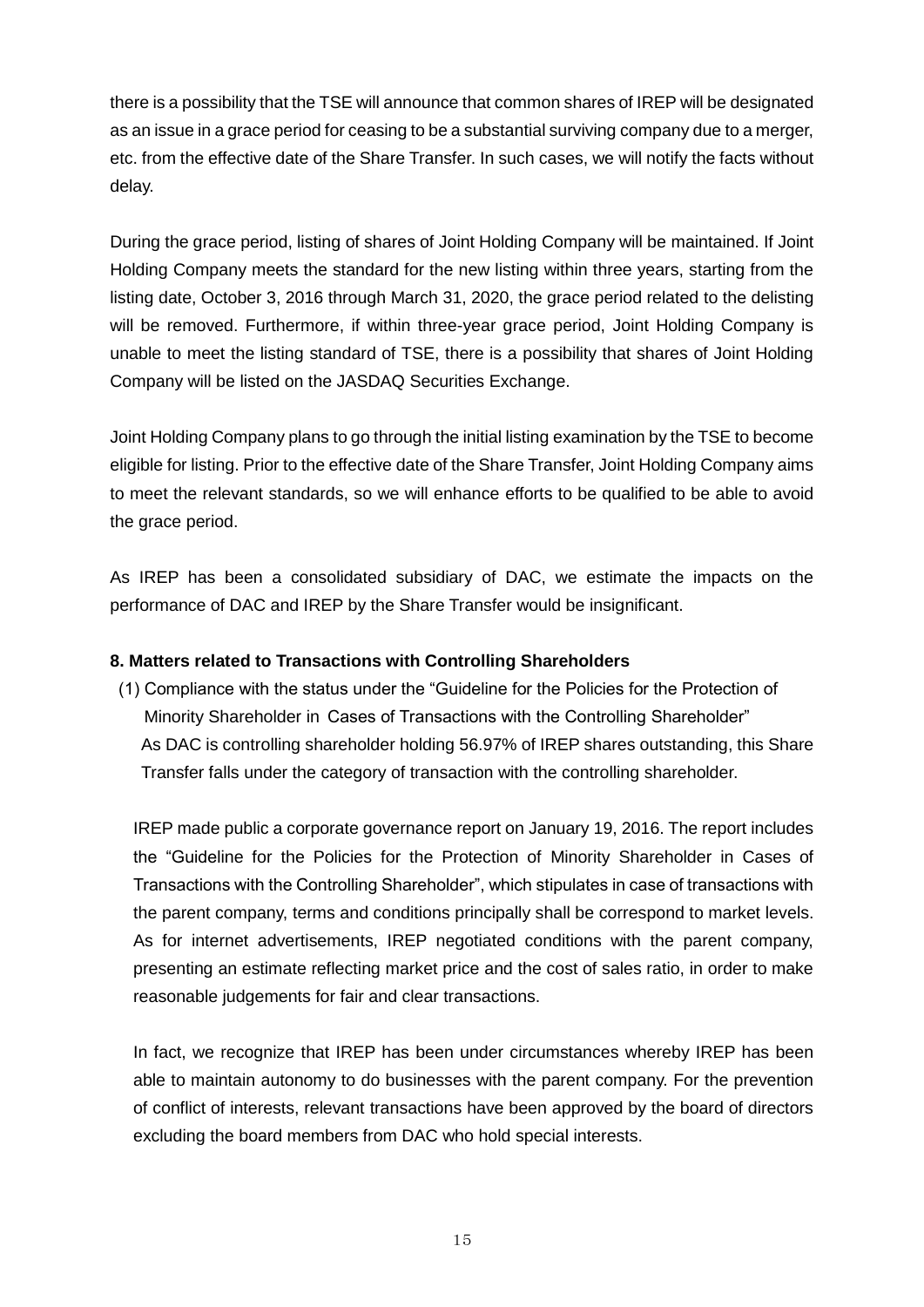As for the Share Transfer, IREP has been keeping the independency of management from DAC and as noted above 3. (5) and (6), taking measures to ensure fairness and protection against conflict of interests, IREP has determined the Share Transfer Ratio, planning to complete the Share Transfer.

Finally, through above measures, we believe that the Share Transfer by IREP complies with the "Guideline for the Policies for the Protection of Minority Shareholder in Cases of Transactions with the Controlling Shareholder"

- (2) Matters to ensure measures for fairness and protection against conflict of interests As noted (1) Compliance with the status under the "Guideline for the Policies for the Protection of Minority Shareholder in Cases of Transactions with the Controlling Shareholder", this Share Transfer falls under the category of transaction with the controlling shareholder. As such, IREP concluded that it shall take measures to ensure fairness and protection against conflict of interests and at the board of directors meeting discreetly discuss and consider the various conditions of the Share Transfer. Furthermore, IREP made the decision, taking measures noted above 3. (5) and (6) to ensure fairness and protection against conflict of interests.
- (3) Summary of the opinion by the party independent from controlling shareholder For details, please refer to above 3. (6) Measures to prevent conflict of interest ②Receipt of the report from the third-party panel independent from IREP.

## (Reference)

Consolidated Financial Forecast released on May 11, 2016 and Financial Result of DAC

(Unit: JPY million)

|                           | Consolidated | Consolidated | Consolidated           | Net Income      |  |
|---------------------------|--------------|--------------|------------------------|-----------------|--|
|                           | <b>Sales</b> | Operating    | <b>Ordinary Profit</b> | Attributable to |  |
|                           |              | Profit       |                        | Parent          |  |
|                           |              |              |                        | Company         |  |
| <b>Financial Forecast</b> | 170,000      |              |                        |                 |  |
| March 2017                |              | 5,100        | 5,000                  | 2,100           |  |
| <b>Financial Result</b>   |              |              |                        |                 |  |
| March 2016                | 144,980      | 5,062        | 4,974                  | 2,026           |  |